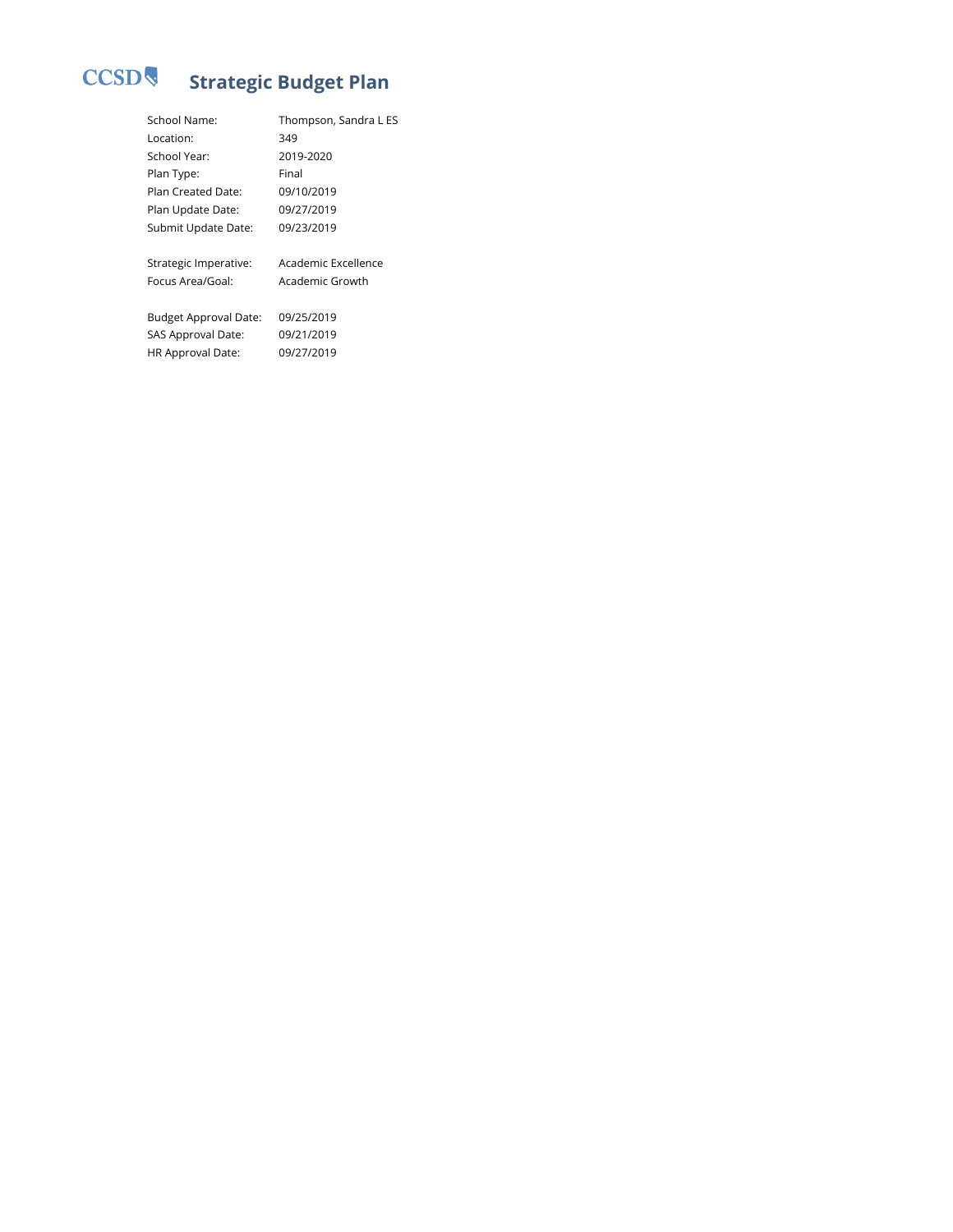# **1. Student Enrollment**

| No.            | Grade              | Enrollment |
|----------------|--------------------|------------|
| $\mathbf{1}$   | ECSE               | 7          |
| $\overline{2}$ | К                  | 101        |
| 3              | 1th                | 85         |
| $\sqrt{4}$     | 2th                | 96         |
| 5              | 3th                | 99         |
| $\,$ 6         | 4th                | 101        |
| $\overline{7}$ | 5th                | 105        |
| 8              | K-5 Total          | 587        |
| 9              | Self Contained     | 30         |
| $10$           | <b>Grand Total</b> | 624        |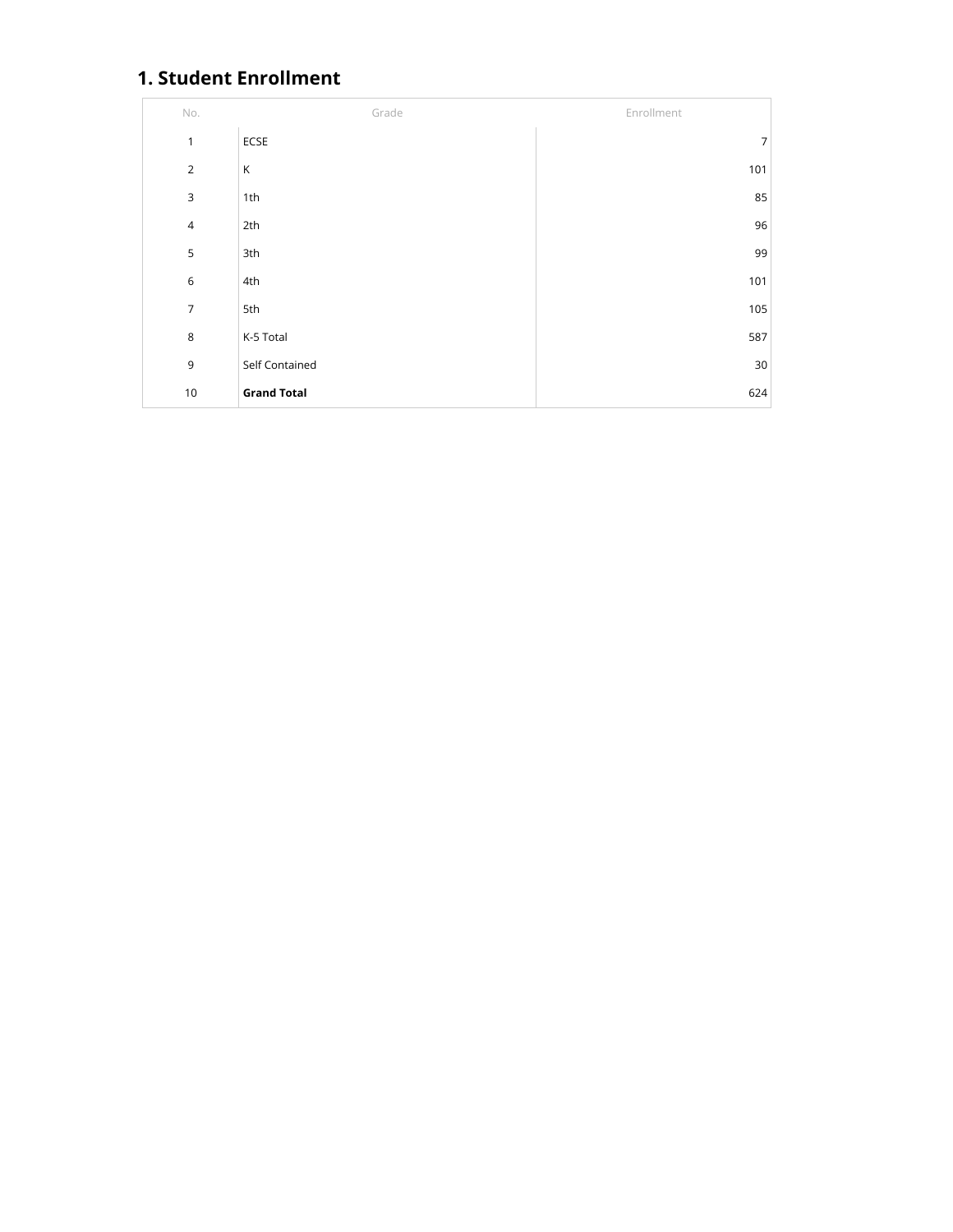# **2. Allocations**

## **2.1 Administrative**

| No.          | Position                 | Allocated FTE |
|--------------|--------------------------|---------------|
|              | 7050 - ELE AST PRINC     | 1.00          |
| 2            | 7000 - ELE PRINC (9 MOS) | 1.00          |
| <b>Total</b> |                          |               |

#### **2.2 Licensed**

| No.            | Position                          | Grade          |     |      | Enrollment Ratio FTE Calculated FTE (Whole) FTE Diff Adjusted Allocated FTE |       |      |      |       |
|----------------|-----------------------------------|----------------|-----|------|-----------------------------------------------------------------------------|-------|------|------|-------|
| $\mathbf{1}$   | 1000 - KDG 1 AM/1<br><b>PM</b>    | K              | 101 | 21.0 | 4.81                                                                        | 5.00  | 0.00 | 0.00 | 5.00  |
| $\overline{2}$ | 1010 - GRADE 1                    | 1              | 85  | 20.0 | 4.25                                                                        | 4.00  | 0.25 | 0.00 | 4.00  |
| 3              | 1020 - GRADE 2                    | $\overline{2}$ | 96  | 20.0 | 4.80                                                                        | 4.00  | 0.80 | 0.00 | 4.00  |
| 4              | 1030 - GRADE 3                    | 3              | 99  | 23.0 | 4.30                                                                        | 4.00  | 0.30 | 0.00 | 4.00  |
| 5              | 1040 - GRADE 4                    | 4              | 101 | 33.5 | 3.01                                                                        | 3.00  | 0.01 | 0.00 | 3.00  |
| 6              | 1050 - GRADE 5                    | 5              | 105 | 33.5 | 3.13                                                                        | 3.00  | 0.13 | 0.00 | 3.00  |
| $\overline{7}$ |                                   | <b>DISCRE</b>  |     |      | 1.49                                                                        | 2.00  | 0.49 | 0.00 | 2.00  |
| 8              | 1100 - ART, ELEM                  |                |     |      | 0.00                                                                        | 1.00  | 0.00 | 0.00 | 1.00  |
| 9              | 1250 - MUSIC, ELEM                |                |     |      | 0.00                                                                        | 1.00  | 0.00 | 0.00 | 1.00  |
| 10             | 1260 - PHYSICAL ED                |                |     |      | 0.00                                                                        | 1.00  | 0.00 | 0.00 | 1.00  |
| 11             | 1400 - HUMANITIES,<br><b>ELEM</b> |                |     |      | 0.00                                                                        | 0.00  | 0.00 | 0.00 | 0.00  |
| 12             | $8000 -$<br>COUNSELOR/ELE         |                |     |      | 0.00                                                                        | 1.00  | 0.00 | 0.00 | 1.00  |
| 13             | 8040 - LIBRARY ELE                |                |     |      | 0.00                                                                        | 1.00  | 0.00 | 0.00 | 1.00  |
| <b>Total</b>   |                                   |                |     |      |                                                                             | 30.00 |      | 0.00 | 30.00 |

## **2.3 Support Sta**

| No.            | Position                 | Grade | Month | Entitle Hours | Adjusted Hours |
|----------------|--------------------------|-------|-------|---------------|----------------|
| $\mathbf{1}$   | 0179 - PE INSTR ASST     | 40    | 9     | 6.0           | 6.0            |
| $\overline{2}$ | 1555 - COMPUTER TECH I   | 52    | 10    | 4.0           | 4.0            |
| 3              | 0310 - SCH OFFICE MANAGE | 50    | 11    | 8.0           | 8.0            |
| $\overline{4}$ | 0143 - ELEM SCHOOL CLERK | 46    | 11    | 8.0           | 8.0            |
| 5              | 0123 - OFFICE SPEC II    | 45    | 11    | 0.0           | 0.0            |
| 6              | 0090 - FRST AID/SFTY AST | 43    | 9     | 6.0           | 6.0            |
| $\overline{7}$ | 0100 - SCHOOL AIDE       | 40    | 10    | 7.0           | 7.0            |
| 8              | 0105 - LIBRARY AIDE      | 40    | 9     | 5.0           | 5.0            |
| 9              | 8110 - HD CUST I         | 47    | 12    | 8.0           | 8.0            |
| 10             | 8040 - CUSTODIAN         | 43    | 12    | 15.0          | 15.0           |
| 11             | 8041 - TEMP CUSTODIAN    | 43    | 12    |               |                |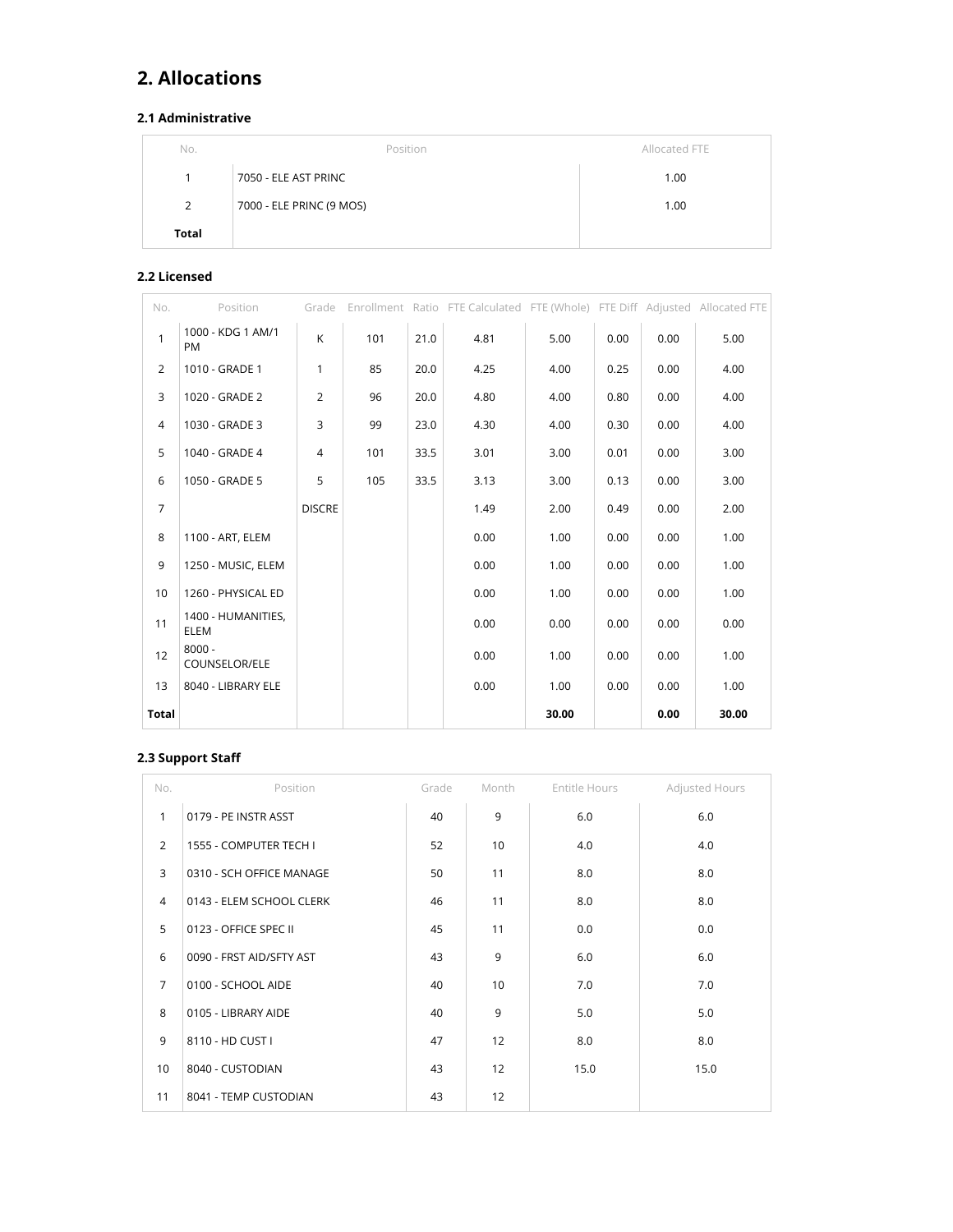# **3. Budgets**

| No.                  | Type | SUB Code Grade |               | Position                                     |     |             | Enrollment Ratio Calculated Allocated |       | Rate | Amount         | Descriptio |
|----------------------|------|----------------|---------------|----------------------------------------------|-----|-------------|---------------------------------------|-------|------|----------------|------------|
| <b>GENERAL FUND</b>  |      |                |               |                                              |     |             |                                       |       |      |                |            |
| Administrative       |      |                |               |                                              |     |             |                                       |       |      |                |            |
| $\mathbf{1}$         | PCS  |                |               | 7000 - ELE PRINC<br>(9 MOS)                  |     |             | 1.00                                  | 1.00  |      | \$155,373.30   |            |
| $\overline{2}$       | PCS  |                |               | 7050 - ELE AST<br>PRINC                      |     |             | 1.00                                  | 1.00  |      | \$127,294.66   |            |
| <b>Total</b>         |      |                |               |                                              |     |             |                                       | 2.0   |      | \$282,667.96   |            |
| Licensed             |      |                |               |                                              |     |             |                                       |       |      |                |            |
| $\mathbf{1}$         | PCS  |                | <b>DISCRE</b> |                                              |     |             | 1.49                                  | 2.00  |      | \$172,217.26   |            |
| $\overline{2}$       | PCS  |                | К             | 1000 - KDG                                   |     | $101$ 21.00 | 4.81                                  | 5.00  |      | \$430,543.14   |            |
| 3                    | PCS  |                | $\mathbf{1}$  | 1010 - GRADE 1                               |     | 85 20.00    | 4.25                                  | 4.00  |      | \$344,434.51   |            |
| 4                    | PCS  |                | 2             | 1020 - GRADE 2                               |     | 96   20.00  | 4.80                                  | 4.00  |      | \$344,434.51   |            |
| 5                    | PCS  |                | 3             | 1030 - GRADE 3                               |     | 99 23.00    | 4.30                                  | 4.00  |      | \$344,434.51   |            |
| 6                    | PCS  |                | 4             | 1040 - GRADE 4                               | 101 | 33.50       | 3.01                                  | 3.00  |      | \$258,325.88   |            |
| $\overline{7}$       | PCS  |                | 5             | 1050 - GRADE 5                               |     | 105 33.50   | 3.13                                  | 3.00  |      | \$258,325.88   |            |
| 8                    | PCS  |                |               | 1100 - ART,<br>ELEM                          |     |             | 1.00                                  | 1.00  |      | \$86,108.63    |            |
| 9                    | PCS  |                |               | 1250 - MUSIC,<br>ELEM                        |     |             | 1.00                                  | 1.00  |      | \$86,108.63    |            |
| 10                   | PCS  |                |               | 1260 - PHYSICAL<br>ED                        |     |             | 1.00                                  | 1.00  |      | \$86,108.63    |            |
| 11                   | PCS  |                |               | $1400 -$<br>HUMANITIES,<br>ELEM              |     |             | 0.00                                  | 0.00  |      | \$0.00         |            |
| 12                   | PCS  |                |               | $8000 -$<br>COUNSELOR/ELE                    |     |             | 1.00                                  | 1.00  |      | \$86,108.63    |            |
| 13                   | PCS  |                |               | 8040 - LIBRARY<br><b>ELE</b>                 |     |             | 1.00                                  | 1.00  |      | \$86,108.63    |            |
| Subtotal             |      |                |               |                                              |     |             |                                       | 30.0  |      | \$2,583,258.84 |            |
| <b>Support Staff</b> |      |                |               |                                              |     |             |                                       |       |      |                |            |
| $\mathbf{1}$         | PCS  |                |               | 0090 - FRST<br>AID/SFTY AST                  |     |             | 6.00                                  | 6.00  |      | \$31,411.81    |            |
| $\overline{2}$       | PCS  |                |               | 0100 - SCHOOL<br>AIDE                        |     |             | 7.00                                  | 7.00  |      | \$33,939.39    |            |
| 3                    | PCS  |                |               | 0105 - LIBRARY<br>AIDE                       |     |             | 5.00                                  | 5.00  |      | \$23,896.30    |            |
| $\overline{4}$       | PCS  |                |               | 0123 - OFFICE<br>SPEC II                     |     |             | 0.00                                  | 0.00  |      | \$0.00         |            |
| 5                    | PCS  |                |               | 0143 - ELEM<br><b>SCHOOL CLERK</b>           |     |             | 8.00                                  | 8.00  |      | \$55,029.72    |            |
| 6                    | PCS  |                |               | 0179 - PE INSTR<br>ASST                      |     |             | 6.00                                  | 6.00  |      | \$27,480.07    |            |
| $\overline{7}$       | PCS  |                |               | 0310 - SCH<br>OFFICE MANAGE                  |     |             | 8.00                                  | 8.00  |      | \$66,981.73    |            |
| 8                    | PCS  |                |               | $1555 -$<br><b>COMPUTER</b><br><b>TECH I</b> |     |             | 4.00                                  | 4.00  |      | \$28,737.90    |            |
| 9                    | PCS  |                |               | $8040 -$<br>CUSTODIAN                        |     |             | 15.00                                 | 15.00 |      | \$94,971.07    |            |
| 10                   | PCS  |                |               | 8041 - TEMP<br>CUSTODIAN                     |     |             | 0.00                                  | 0.00  |      | \$0.00         |            |
| 11                   | PCS  |                |               | 8110 - HD CUST I                             |     |             | 8.00                                  | 8.00  |      | \$62,556.39    |            |
| Subtotal             |      |                |               |                                              |     |             |                                       | 67.0  |      | \$425,004.38   |            |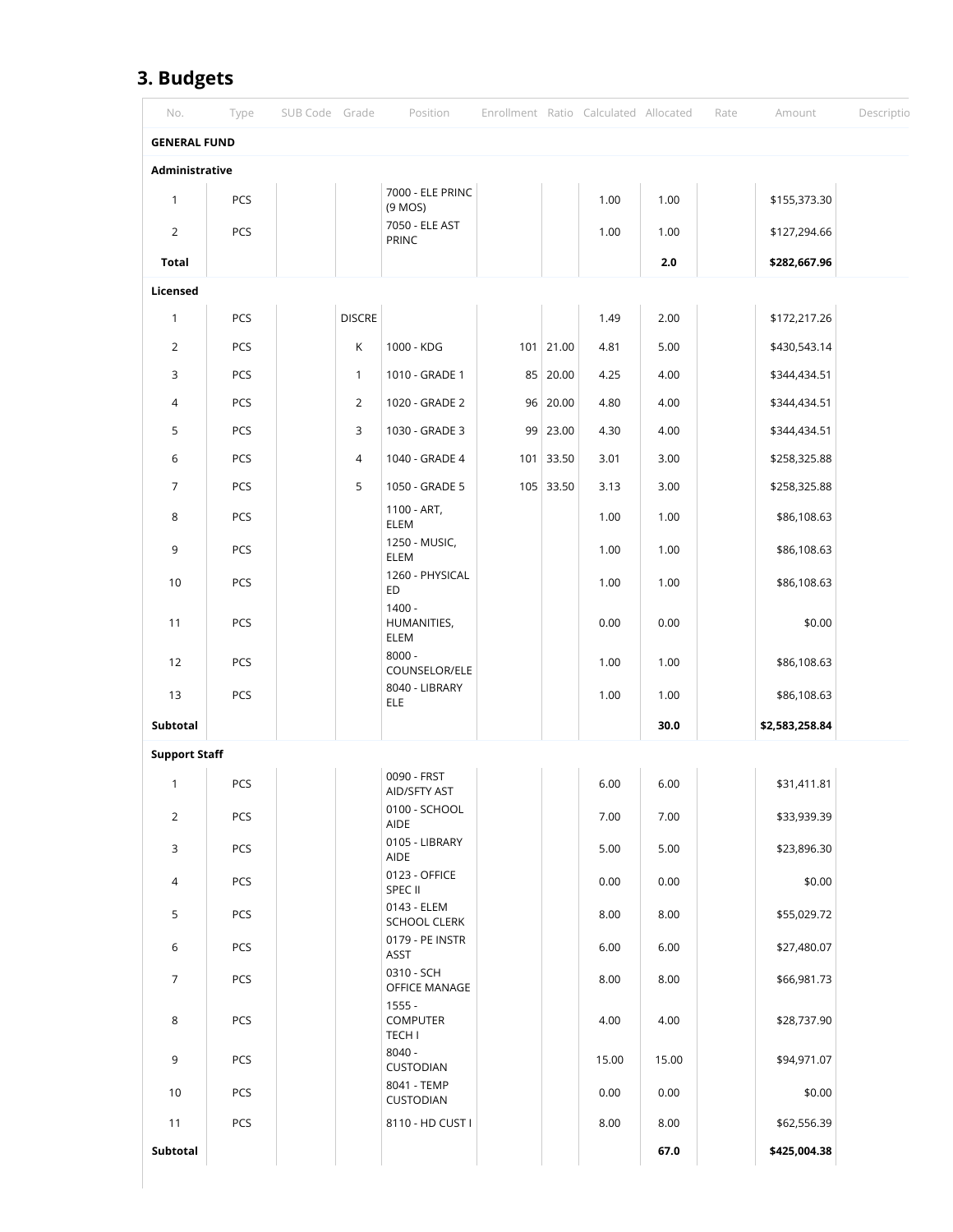| No.                        | Type       | SUB Code Grade | Position | Enrollment Ratio Calculated Allocated |  |         | Rate       | Amount                 | Descriptio                                                                                       |
|----------------------------|------------|----------------|----------|---------------------------------------|--|---------|------------|------------------------|--------------------------------------------------------------------------------------------------|
| <b>Supplies</b>            |            |                |          |                                       |  |         |            |                        |                                                                                                  |
| $\mathbf{1}$               | SPLY       |                |          | 624                                   |  |         | \$120.00   | \$74,880.00            |                                                                                                  |
| Subtotal                   |            |                |          |                                       |  | 0.0     |            | \$74,880.00            |                                                                                                  |
| Add-on                     |            |                |          |                                       |  |         |            |                        |                                                                                                  |
| Subtotal                   |            |                |          |                                       |  | $0.0\,$ |            | \$0.00                 |                                                                                                  |
| <b>SLA</b>                 |            |                |          |                                       |  |         |            |                        |                                                                                                  |
| $\mathbf{1}$               | <b>SLA</b> | <b>ELLPT</b>   |          | $\overline{7}$                        |  |         | \$190.33   | \$1,332.31             | English Langu<br>Learner<br>Placement Te<br>Personnel<br>(@106.86 per<br>allocated to<br>school) |
| $\overline{2}$             | <b>SLA</b> | <b>FDLM</b>    |          | 10                                    |  |         | \$1,447.99 | \$14,914.30            | Landscape<br>Maintenance<br>Measures of                                                          |
| 3                          | <b>SLA</b> | MAP            |          | 413                                   |  |         | \$2.50     |                        | Academic<br>\$1,032.50 Progress (MA<br>Testing<br>Protocols/Lice                                 |
| $\sqrt{4}$                 | <b>SLA</b> | <b>WIDA</b>    |          | 24                                    |  |         | \$27.75    | \$666.00 Testing       | <b>WIDA ACCESS</b><br>Protocols/Lice                                                             |
| 5                          | <b>SLA</b> | UTIL           |          |                                       |  |         |            | \$153,692.00           | Utilities and T<br>Disposal<br>Partnership                                                       |
| 6                          | <b>SLA</b> | PTSE           |          |                                       |  |         |            |                        | \$10.03 Transportatio<br><b>Special Events</b><br>Family &                                       |
| $\overline{7}$             | <b>SLA</b> | <b>FCESS</b>   |          |                                       |  |         |            | \$398.84               | Community<br>Engagement<br>Support Servi                                                         |
| 8                          | <b>SLA</b> | SAAP           |          |                                       |  |         |            | \$117.61               | Substance Ab<br>Awareness<br>Program<br>Instructors<br>Gifted and                                |
| 9                          | <b>SLA</b> | GATE           |          |                                       |  |         |            | \$53,386.26            | Talented<br>Education<br>Specialists                                                             |
| $10$                       | <b>SLA</b> | ATDEO          |          |                                       |  |         |            | \$4,348.29 Enforcement | Attendance<br>Officer                                                                            |
| 11                         | $SLA$      | ESSA           |          |                                       |  |         |            | \$1,049.07             | Student Succe<br>Advocates<br>Juvenile                                                           |
| 12                         | <b>SLA</b> | <b>ESDJCS</b>  |          |                                       |  |         |            |                        | \$5,928.79 Correctional<br>Schools                                                               |
| Subtotal                   |            |                |          |                                       |  | 0.0     |            | \$236,876.00           |                                                                                                  |
| <b>Carry Over</b>          |            |                |          |                                       |  |         |            |                        |                                                                                                  |
| $\mathbf{1}$               | CARRYOVER  |                |          |                                       |  |         |            | \$37,436.14 Carry Over |                                                                                                  |
| Subtotal                   |            |                |          |                                       |  | $0.0\,$ |            | \$37,436.14            |                                                                                                  |
| <b>Budget Cuts</b>         |            |                |          |                                       |  |         |            |                        |                                                                                                  |
| Subtotal                   |            |                |          |                                       |  | $0.0\,$ |            | \$0.00                 |                                                                                                  |
| <b>Total</b><br>Allocation |            |                |          |                                       |  | 99.0    |            | \$3,640,123.32         |                                                                                                  |
| <b>SB178 FUND</b>          |            |                |          |                                       |  |         |            |                        |                                                                                                  |
| $\mathbf{1}$               | SB178      |                |          | 66                                    |  |         | \$1,200.00 | \$79,200.00            |                                                                                                  |
|                            |            |                |          |                                       |  |         |            |                        |                                                                                                  |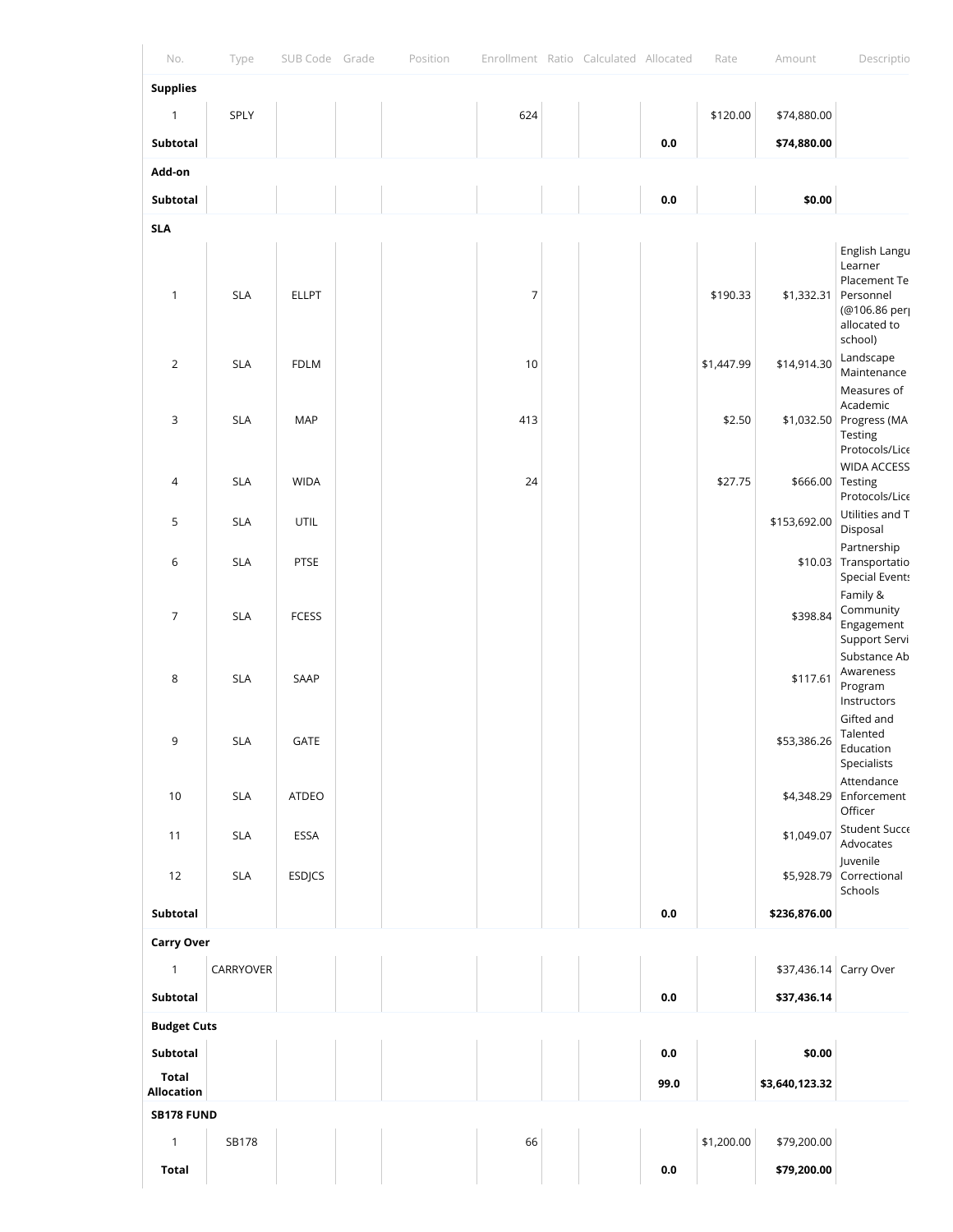| No.            | Type | SUB Code Grade | Position | Enrollment | Ratio Calculated Allocated |      | Rate | Amount         | Descriptio |
|----------------|------|----------------|----------|------------|----------------------------|------|------|----------------|------------|
| Grand<br>Total |      |                |          |            |                            | 99.0 |      | \$3,719,323.32 |            |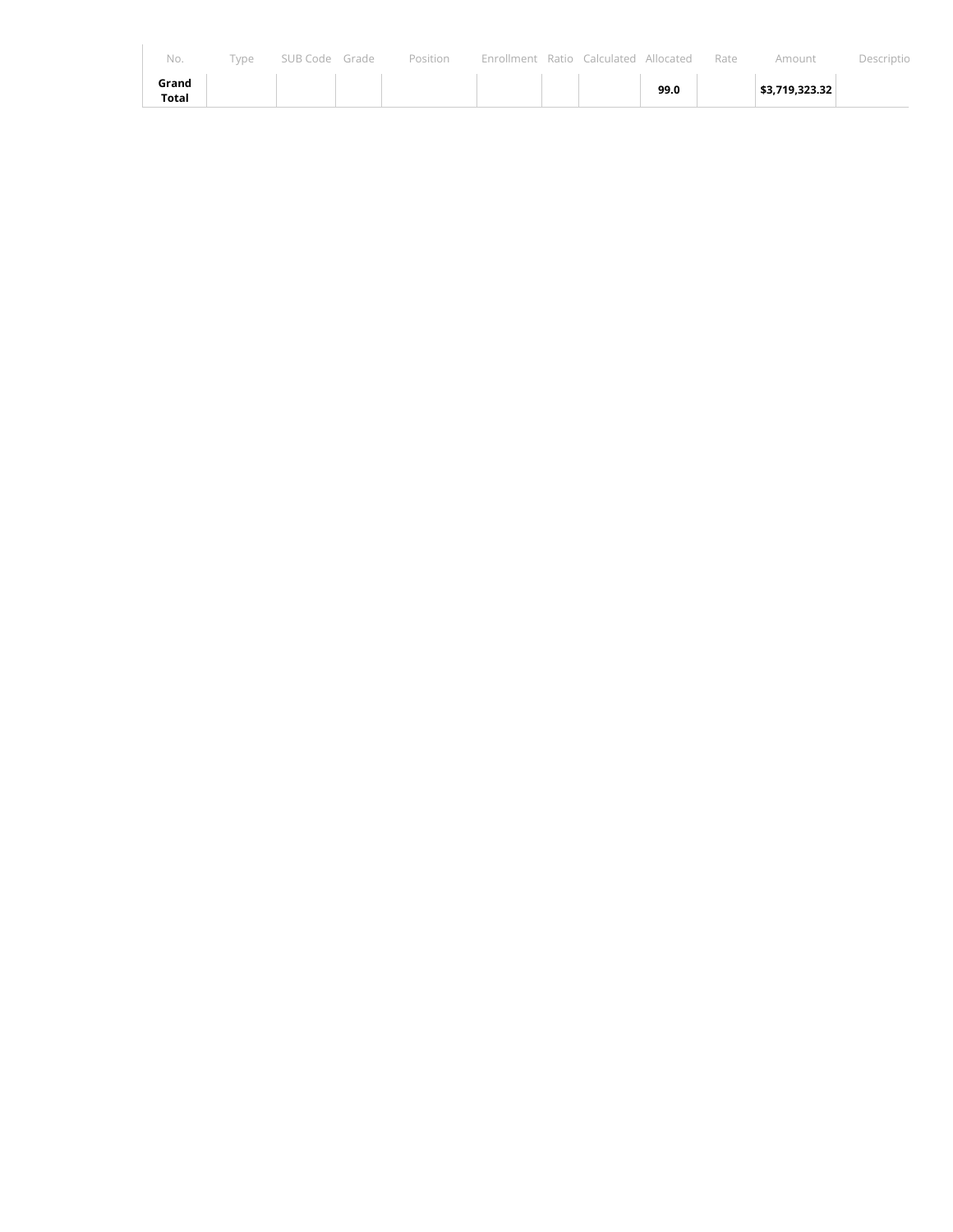# **4. Strategic Budget Plan**

### **4.1 General Fund**

#### **4.1.1 Plan Summary**

| No.          | Category                    | <b>FTE</b> | FTE (%) | Cost           | Cost(%) |
|--------------|-----------------------------|------------|---------|----------------|---------|
| $\mathbf{1}$ | Administrator               | 2.00       | 5       | \$282,667.96   | 7.77    |
| 2            | Licensed                    | 38.00      | 95      | \$2,583,258.84 | 70.97   |
| 3            | Support Staff               |            |         | \$411,781.55   | 11.31   |
| 4            | <b>Additional Personnel</b> |            |         | \$7,500.00     | 0.21    |
| 5            | Supply and Services         |            |         | \$118,038.00   | 3.24    |
| 6            | Service Level Agreement     |            |         | \$236,876.00   | 6.51    |
| 7            | <b>Total</b>                | 40         |         | \$3,640,122.35 | 100.0   |

## **4.1.2 Administrative Staffing**

| No.                        |                                                     | Position Employee Name Cost Type Shared Month |   |   |    | Formulated<br><b>FTE</b> |      | Current FTE Planned (FTE) *Diff FUND |      |      | $\%$ | Costs        |
|----------------------------|-----------------------------------------------------|-----------------------------------------------|---|---|----|--------------------------|------|--------------------------------------|------|------|------|--------------|
| $\mathbf{1}$               | $7050 -$<br><b>ELE AST</b><br>PRINC                 |                                               | C | N | 11 | 1.00                     |      | 1.00                                 | 0.00 | GEFD | 100  | \$127,294.66 |
| 2                          | $7000 -$<br><b>ELE</b><br><b>PRINC</b><br>$(9$ MOS) |                                               | C | N | 11 | 1.00                     |      | 1.00                                 | 0.00 | GEFD | 100  | \$155,373.30 |
| Subtotal                   |                                                     |                                               |   |   |    | 2.00                     | 0.00 | 2.00                                 | 0.00 |      |      | \$282,667.96 |
| <b>No Cost</b><br>Subtotal |                                                     |                                               |   |   |    | 0.00                     | 0.00 | 0.00                                 | 0.00 |      |      | \$0.00       |
| Grand<br><b>Total</b>      |                                                     |                                               |   |   |    | 2.00                     | 0.00 | 2.00                                 | 0.00 |      |      | \$282,667.96 |

#### **4.1.3 Licensed Staffing**

| No.            | Grade          | Position                        | Employee Name Cost Type Shared |              |   | Allocated<br><b>FTE</b> | Planned (FTE) *Diff Fund |      |              | $\%$ | Costs          |
|----------------|----------------|---------------------------------|--------------------------------|--------------|---|-------------------------|--------------------------|------|--------------|------|----------------|
| $\mathbf{1}$   | K              | 1000 - KDG 1<br>AM/1 PM         |                                | $\mathsf C$  | N | 5.00                    | 5.00                     | 0.00 | GEFD   100   |      | \$430,543.14   |
| $\overline{2}$ | $\mathbf{1}$   | 1010 - GRADE 1                  |                                | $\mathsf C$  | N | 4.00                    | 4.00                     | 0.00 | GEFD         | 100  | \$344,434.51   |
| 3              | $\overline{2}$ | 1020 - GRADE 2                  |                                | $\mathsf{C}$ | N | 4.00                    | 4.00                     | 0.00 | GEFD         | 100  | \$344,434.51   |
| 4              | 3              | 1030 - GRADE 3                  |                                | $\mathsf{C}$ | N | 4.00                    | 4.00                     | 0.00 | GEFD         | 100  | \$344,434.51   |
| 5              | $\overline{4}$ | 1040 - GRADE 4                  |                                | C            | N | 3.00                    | 4.00                     | 1.00 | GEFD   100   |      | \$344,434.51   |
| 6              | 5              | 1050 - GRADE 5                  |                                | $\mathsf{C}$ | N | 3.00                    | 4.00                     | 1.00 | GEFD         | 100  | \$344,434.51   |
| $\overline{7}$ | <b>DISCRE</b>  |                                 |                                | $\mathsf{C}$ | N | 2.00                    | 0.00                     |      | $-2.00$ GEFD | 100  | \$0.00         |
| 8              |                | 1100 - ART,<br>ELEM             |                                | $\mathsf{C}$ | N | 1.00                    | 1.00                     | 0.00 | GEFD         | 100  | \$86,108.63    |
| 9              |                | 1250 - MUSIC,<br>ELEM           |                                | $\mathsf{C}$ | N | 1.00                    | 1.00                     | 0.00 | GEFD         | 100  | \$86,108.63    |
| 10             |                | 1260 - PHYSICAL<br><b>ED</b>    |                                | $\mathsf{C}$ | N | 1.00                    | 1.00                     | 0.00 | GEFD         | 100  | \$86,108.63    |
| 11             |                | $1400 -$<br>HUMANITIES,<br>ELEM |                                | $\mathsf{C}$ | N | 0.00                    | 0.00                     | 0.00 | $GEFD$ 100   |      | \$0.00         |
| 12             |                | $8000 -$<br>COUNSELOR/ELE       |                                | $\mathsf{C}$ | N | 1.00                    | 1.00                     | 0.00 | GEFD         | 100  | \$86,108.63    |
| 13             |                | 8040 - LIBRARY<br>ELE           |                                | $\mathsf{C}$ | N | 1.00                    | 1.00                     | 0.00 | GEFD         | 100  | \$86,108.63    |
| Subtotal       |                |                                 |                                |              |   | 30.00                   | 30.00                    | 0.00 |              |      | \$2,583,258.84 |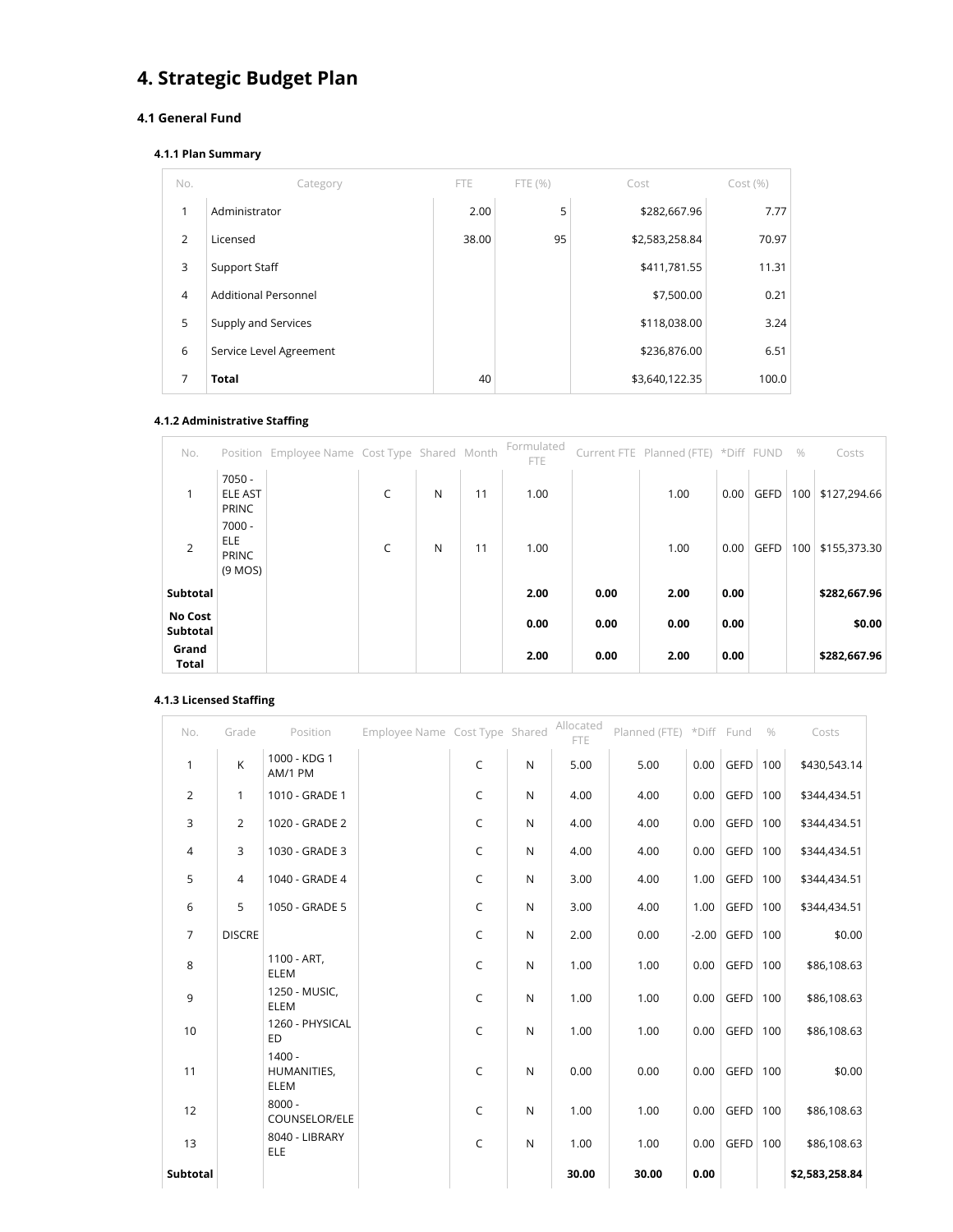| Nb.                 | Grade | 6050 - GEN RR<br>osition<br>ELEM | JONES,<br><b>AHUJOVee Name</b>  <br><b>AMANDA K</b> | CostNype     | Shaned | Allocated | Planne00(FTE) | *Diff | GEFD        | Ø           | Cost\$0.00     |
|---------------------|-------|----------------------------------|-----------------------------------------------------|--------------|--------|-----------|---------------|-------|-------------|-------------|----------------|
| 2                   |       | 6040 - AUTISM<br><b>IMPAIRED</b> | DOURIDAS,<br><b>SHAUTE M</b>                        | $\mathsf{N}$ | N      | 1.00      | 1.00          |       | <b>GEFD</b> | $\Omega$    | \$0.00         |
| 3                   |       | 8111 - LEARN<br>STRAT, ELEM      |                                                     | $\mathsf{N}$ | N      | 1.00      | 1.00          |       | <b>GEFD</b> | $\Omega$    | \$0.00         |
| $\overline{4}$      |       | 6031 - ECSE<br>AUTISM-KIDS       | WALKER,<br><b>MELISSA L</b>                         | N            | N      | 1.00      | 1.00          |       | <b>GEFD</b> | $\mathbf 0$ | \$0.00         |
| 5                   |       | 6040 - AUTISM<br><b>IMPAIRED</b> |                                                     | $\mathsf{N}$ | N      | 1.00      | 1.00          |       | <b>GEFD</b> | $\mathbf 0$ | \$0.00         |
| 6                   |       | 6059 - ARL GEN<br><b>RR K-8</b>  | SHIFLETT,<br><b>BRITTANY L</b>                      | $\mathsf{N}$ | N      | 1.00      | 1.00          |       | <b>GEFD</b> | $\Omega$    | \$0.00         |
| 7                   |       | 6079 - ARL, SLD                  | LEIVA, KELLY D                                      | N            | N      | 1.00      | 1.00          |       | <b>GEFD</b> | $\mathbf 0$ | \$0.00         |
| 8                   |       | 8130 - FAC SP ED                 | HORVATH,<br><b>ASHLEY M</b>                         | $\mathsf{N}$ | N      | 1.00      | 1.00          |       | <b>GEFD</b> | $\Omega$    | \$0.00         |
| No Cost<br>Subtotal |       |                                  |                                                     |              |        | 8.00      | 8.00          | 0.00  |             |             | \$0.00         |
| Grand<br>Total      |       |                                  |                                                     |              |        | 38.00     | 38.00         | 0.00  |             |             | \$2,583,258.84 |

#### **4.1.4 Support Staff Staffing**

| No.             | Position                                     | Employee Name Cost Type Shared Pay Grade Entitl. Month Entitl. Hours Month Hours Diff Hrs FUND % |              |             |    |    |      |    |      |          |             |     |  |
|-----------------|----------------------------------------------|--------------------------------------------------------------------------------------------------|--------------|-------------|----|----|------|----|------|----------|-------------|-----|--|
| $\mathbf{1}$    | 0179 - PE INSTR<br><b>ASST</b>               |                                                                                                  | $\mathsf{C}$ | $\mathsf N$ | 40 | 9  | 6.0  | 9  | 6.0  | 0.00     | GEFD   100  |     |  |
| $\overline{2}$  | $1555 -$<br><b>COMPUTER</b><br><b>TECH I</b> |                                                                                                  | C            | Υ           | 52 | 10 | 4.0  | 10 | 4.0  | 0.00     | <b>GEFD</b> | 100 |  |
| 3               | 0310 - SCH<br><b>OFFICE</b><br>MANAGE        |                                                                                                  | C            | N           | 50 | 11 | 8.0  | 11 | 8.0  | 0.00     | GEFD        | 100 |  |
| $\overline{4}$  | 0143 - ELEM<br><b>SCHOOL CLERK</b>           |                                                                                                  | C            | N           | 46 | 11 | 8.0  | 11 | 8.0  | 0.00     | GEFD        | 100 |  |
| $5\phantom{.0}$ | 0123 - OFFICE<br>SPEC II                     |                                                                                                  | C            | N           | 45 | 11 | 0.0  | 11 | 0.0  | 0.00     | GEFD        | 100 |  |
| $\,$ 6 $\,$     | 0090 - FRST<br>AID/SFTY AST                  |                                                                                                  | C            | N           | 43 | 9  | 6.0  | 9  | 6.0  | 0.00     | <b>GEFD</b> | 100 |  |
| $\overline{7}$  | 0100 - SCHOOL<br>AIDE                        |                                                                                                  | $\mathsf C$  | N           | 40 | 10 | 7.0  | 10 | 0.0  | $-7.00$  | <b>GEFD</b> | 100 |  |
| 8               | 0105 - LIBRARY<br>AIDE                       |                                                                                                  | C            | N           | 40 | 9  | 5.0  | 9  | 5.0  | 0.00     | <b>GEFD</b> | 100 |  |
| 9               | 8110 - HD CUST<br>$\mathsf{L}$               |                                                                                                  | C            | N           | 47 | 12 | 8.0  | 12 | 0.0  | $-8.00$  | GEFD        | 100 |  |
| 10              | $8040 -$<br>CUSTODIAN                        |                                                                                                  | C            | N           | 43 | 12 | 15.0 | 12 | 0.0  | $-15.00$ | <b>GEFD</b> | 100 |  |
| 11              | 8041 - TEMP<br>CUSTODIAN                     |                                                                                                  | C            | N           | 43 | 12 |      | 12 | 0.0  | 0.00     | <b>GEFD</b> | 100 |  |
| 12              | $8040 -$<br>CUSTODIAN                        | <b>ALVAREZ</b><br>MUNOZ,<br><b>FRANCISCO</b><br><b>JAVIER</b>                                    | C            | ${\sf N}$   | 43 |    |      | 12 | 7.0  |          | GEFD        | 100 |  |
| 13              | $8040 -$<br><b>CUSTODIAN</b>                 | <b>ALVAREZ</b><br>EMANUEL,<br><b>NUBIA</b>                                                       | C            | ${\sf N}$   | 43 |    |      | 12 | 8.0  |          | GEFD        | 100 |  |
| 14              | 8110 - HD CUST<br>T                          | PAGAN, JUAN                                                                                      | C            | N           | 47 |    |      | 12 | 8.0  |          | GEFD        | 100 |  |
| 15              | 0186 - TI IN AST<br><b>III LRE</b>           |                                                                                                  | C            | N           | 44 |    |      | 9  | 2.0  |          | GEFD        | 100 |  |
| 16              | 0198 - TI INS<br>ASST III                    |                                                                                                  | C            | N           | 44 |    |      | 9  | 1.0  |          | <b>GEFD</b> | 100 |  |
| 17              | $0190 -$<br>INSTRUCTIONAL<br>AST             | ALVAREZ,<br><b>DANIELLE A</b>                                                                    | C            | ${\sf N}$   | 40 |    | 2.0  | 9  | 2.0  |          | GEFD        | 100 |  |
| 18              | $0190 -$<br>INSTRUCTIONAL<br><b>AST</b>      | REBOLLO,<br>ALYSIA                                                                               | $\mathsf C$  | N           | 40 |    | 1.0  | 9  | 1.0  |          | <b>GEFD</b> | 100 |  |
| Subtotal        |                                              |                                                                                                  |              |             |    |    |      |    | 66.0 |          |             |     |  |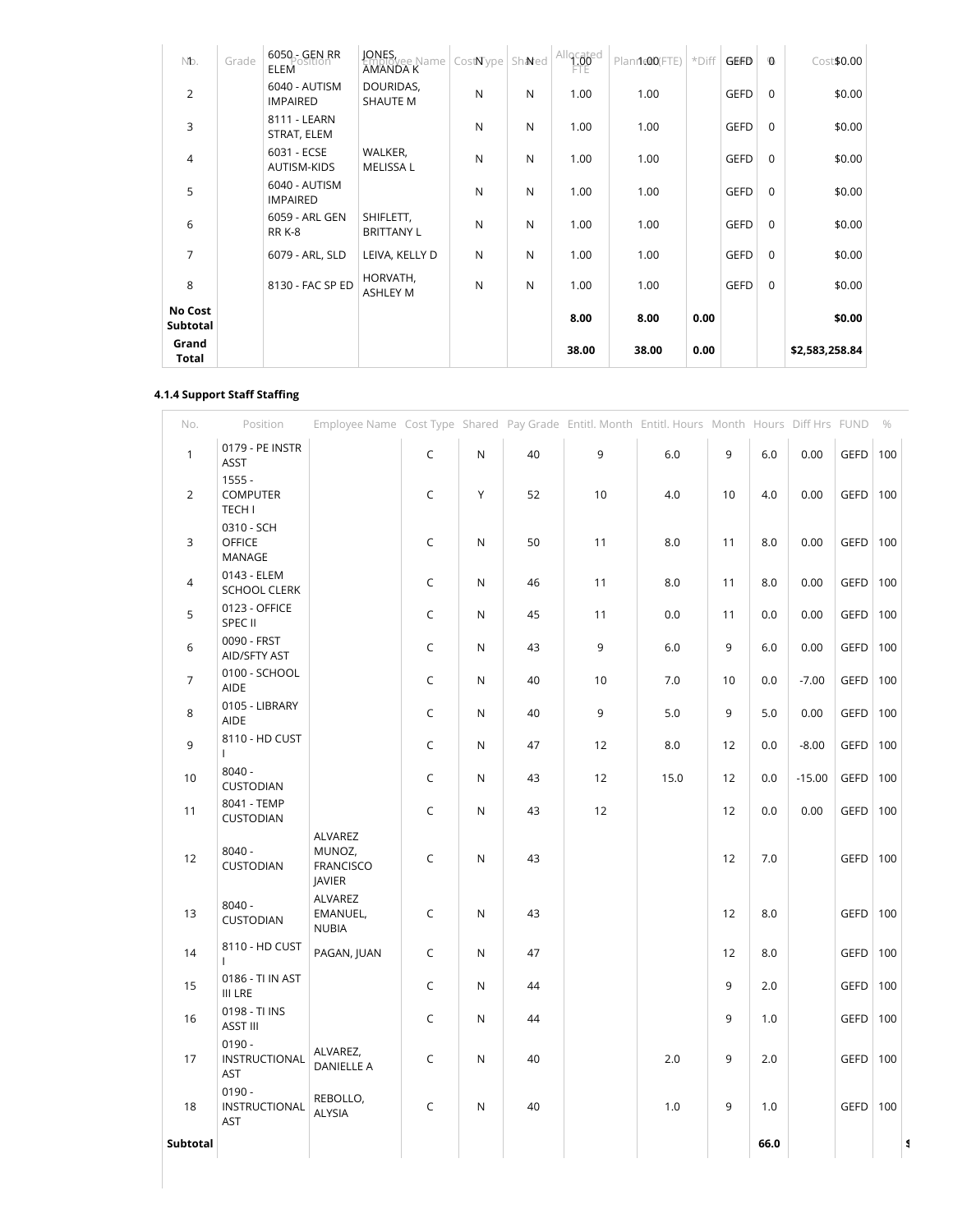| No.                   | Position                                | Employee Name Cost Type Shared Pay Grade Entitl. Month Entitl. Hours Month Hours Diff Hrs FUND |              |              |  |     |   |       |             | $\%$        |   |
|-----------------------|-----------------------------------------|------------------------------------------------------------------------------------------------|--------------|--------------|--|-----|---|-------|-------------|-------------|---|
| $\mathbf{1}$          | 0158 - TI SP<br>PROG TA III             |                                                                                                | $\mathsf{N}$ | ${\sf N}$    |  | 6.0 | 9 | 6.0   | <b>GEFD</b> | $\mathbf 0$ |   |
| $\overline{2}$        | 0158 - TI SP<br>PROG TA III             |                                                                                                | N            | $\mathsf{N}$ |  | 6.0 | 9 | 6.0   | <b>GEFD</b> | $\mathbf 0$ |   |
| $\mathbf{3}$          | 0158 - TI SP<br>PROG TA III             |                                                                                                | ${\sf N}$    | ${\sf N}$    |  | 6.5 | 9 | 6.5   | GEFD        | $\mathbf 0$ |   |
| $\overline{4}$        | 0198 - TI INS<br>ASST III               |                                                                                                | ${\sf N}$    | ${\sf N}$    |  | 5.0 | 9 | 5.0   | <b>GEFD</b> | $\mathbf 0$ |   |
| 5                     | 0158 - TI SP<br>PROG TA III             |                                                                                                | ${\sf N}$    | ${\sf N}$    |  | 6.0 | 9 | 6.0   | <b>GEFD</b> | $\mathbf 0$ |   |
| 6                     | 0158 - TI SP<br>PROG TA III             |                                                                                                | $\mathsf{N}$ | ${\sf N}$    |  | 6.5 | 9 | 6.5   | <b>GEFD</b> | $\mathbf 0$ |   |
| $\overline{7}$        | 0198 - TI INS<br>ASST III               |                                                                                                | N            | ${\sf N}$    |  | 5.0 | 9 | 5.0   | <b>GEFD</b> | $\mathbf 0$ |   |
| $\,8\,$               | 0162 - SPTA II                          | MICEK, ANITA<br><b>EVANS</b>                                                                   | ${\sf N}$    | ${\sf N}$    |  | 6.0 | 9 | 6.0   | <b>GEFD</b> | $\mathbf 0$ |   |
| 9                     | 0162 - SPTA II                          | PITTS, TANYA L                                                                                 | ${\sf N}$    | ${\sf N}$    |  | 6.5 | 9 | 6.5   | GEFD        | $\mathbf 0$ |   |
| 10                    | $0190 -$<br>INSTRUCTIONAL<br>AST        | ALVAREZ,<br><b>DANIELLE A</b>                                                                  | ${\sf N}$    | ${\sf N}$    |  | 5.0 | 9 | 5.0   | <b>GEFD</b> | $\mathbf 0$ |   |
| 11                    | 0162 - SPTA II                          | SWADER, JODIE<br>L.                                                                            | ${\sf N}$    | ${\sf N}$    |  | 6.5 | 9 | 6.5   | <b>GEFD</b> | $\mathbf 0$ |   |
| 12                    | $0190 -$<br>INSTRUCTIONAL<br><b>AST</b> | REBOLLO,<br>ALYSIA                                                                             | ${\sf N}$    | ${\sf N}$    |  | 5.0 | 9 | 5.0   | <b>GEFD</b> | $\mathbf 0$ |   |
| No Cost<br>Subtotal   |                                         |                                                                                                |              |              |  |     |   | 70.0  |             |             |   |
| Grand<br><b>Total</b> |                                         |                                                                                                |              |              |  |     |   | 136.0 |             |             | 1 |

#### **4.1.5 Supplies and Services**

| No.            | GL ACCOUNT#                  | Name                                       | Previous Spent | Reason | Amount      | (% )  |
|----------------|------------------------------|--------------------------------------------|----------------|--------|-------------|-------|
| 1              |                              | 9110001349 Thompson ES-Regular Instruction |                |        |             |       |
| $\overline{2}$ | 5610700000                   | <b>Custodial Supplies</b>                  | \$0.00         |        |             | 0.00  |
| 3              | 5535000000                   | <b>Data Communications</b>                 | \$14.95        |        |             | 0.00  |
| $\overline{4}$ | 5810000000                   | Dues and Fees                              | \$2,456.85     |        |             | 0.00  |
| 5              | 5610000000                   | <b>General Supplies</b>                    | \$29,436.10    |        | \$80,102.00 | 67.86 |
| 6              | 5340000000                   | <b>Other Professional Services</b>         | \$1,373.02     |        | \$5,328.00  | 4.51  |
| $\overline{7}$ | 5550000000                   | Printing and Binding                       | \$569.85       |        | \$908.00    | 0.77  |
| 8              | 5650000000                   | <b>Technology Supplies</b>                 | \$1,215.84     |        | \$5,000.00  | 4.24  |
| 9              | 5641000000                   | Textbooks                                  | \$2,455.88     |        | \$10,000.00 | 8.47  |
| 10             | 5580000000                   | Travel                                     | \$3,793.16     |        |             | 0.00  |
| 11             |                              | 9110002349 Thompson ES-Library Services    |                |        |             |       |
| 12             | 5642000000                   | Library Books                              | \$642.71       |        | \$1,500.00  | 1.27  |
| 13             | 5650000000                   | <b>Technology Supplies</b>                 | \$1,076.14     |        | \$1,000.00  | 0.85  |
| 14             | 5641000000                   | Textbooks                                  | \$0.00         |        |             | 0.00  |
| 15             |                              | 9110003349 Thompson ES-Field Trips         |                |        |             |       |
| 16             | 5513000000                   | <b>Field Trip Clearing</b>                 | \$855.00       |        |             | 0.00  |
| 17             |                              | 9110004349 Thompson ES-Medical Supply      |                |        |             |       |
| 18             | 5610000000                   | <b>General Supplies</b>                    | \$493.93       |        | \$600.00    | 0.51  |
| 19             | 9110005349 Thompson ES-Admin |                                            |                |        |             |       |
| 20             | 5610000000                   | <b>General Supplies</b>                    | \$0.31         |        | \$1,000.00  | 0.85  |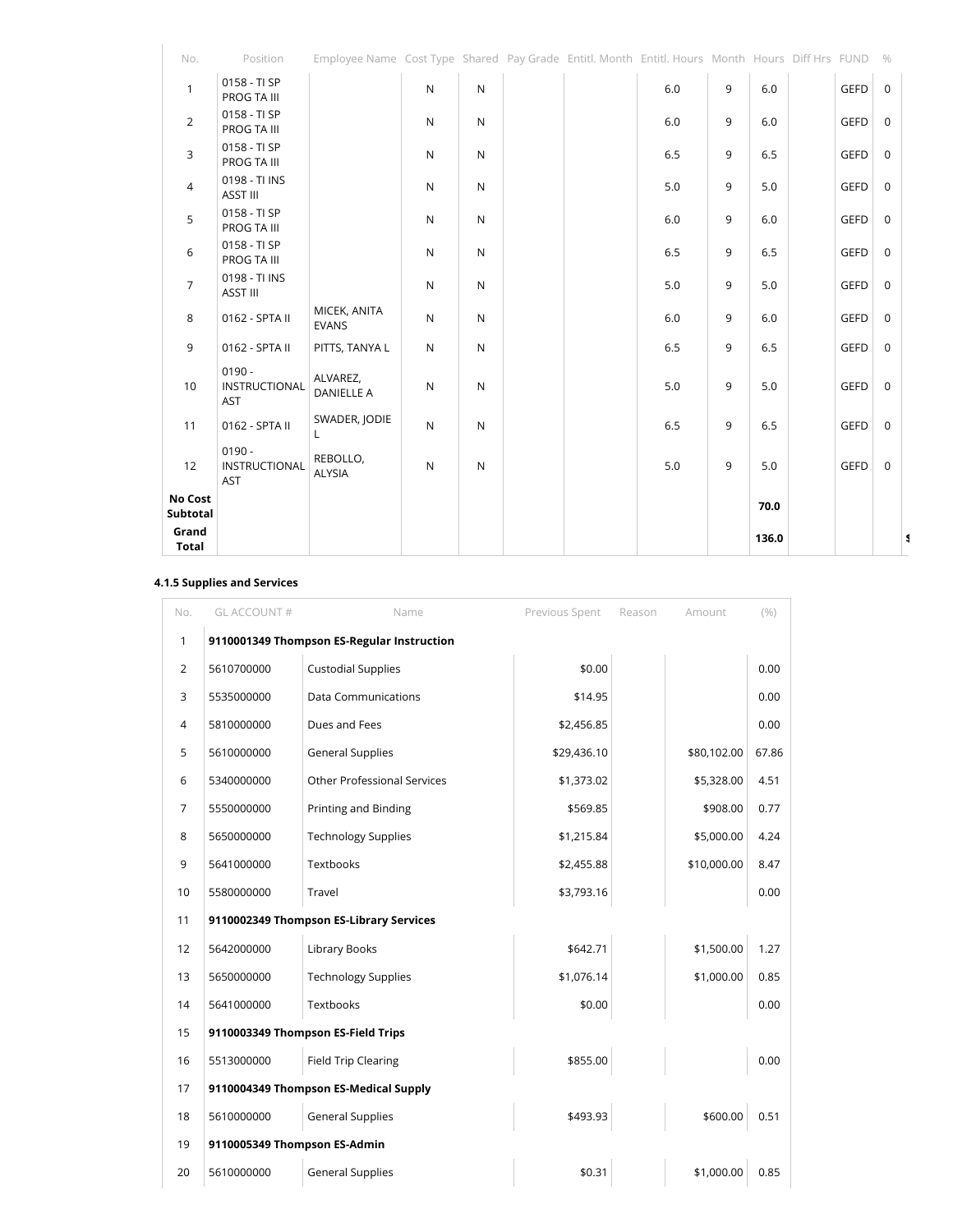| No.   | GL ACCOUNT# | Name                                     | Previous Spent | Reason | Amount       | (%)  |
|-------|-------------|------------------------------------------|----------------|--------|--------------|------|
| 21    | 5531000001  | Postage                                  | \$1,051.58     |        | \$1,500.00   | 1.27 |
| 22    |             | 9110006349 Thompson ES-Custodial         |                |        |              |      |
| 23    | 5610700000  | <b>Custodial Supplies</b>                | \$2,419.73     |        | \$3,500.00   | 2.97 |
| 24    |             | 9110010349 Thompson ES-Staff Development |                |        |              |      |
| 25    | 5220100000  | <b>FICA</b>                              | \$213.52       |        | \$536.00     | 0.45 |
| 26    | 5260100000  | State Unemployment Insurance             | \$1.52         |        | \$4.00       | 0.00 |
| 27    | 5126647000  | <b>Teacher Substitute</b>                | \$2,867.23     |        | \$7,000.00   | 5.93 |
| 28    | 5270100000  | Workers Compensation Insurance           | \$24.45        |        | \$60.00      | 0.05 |
| Total |             |                                          | \$50,961.77    |        | \$118,038.00 |      |

#### **4.1.6 Additional Personnel Costs**

| No.          | Group | Description                              | Type                                     | Preps Block Start End Days |  | Hours<br>Per Day | Cost       |
|--------------|-------|------------------------------------------|------------------------------------------|----------------------------|--|------------------|------------|
|              |       | HOBBS, CHRISTINE M,<br><b>BUY PREPS</b>  | E150 - Prep Buys/Early<br>Bird/Late Bird | N                          |  |                  | \$0.00     |
| 2            |       | WALKER, MELISSA L, BUY<br><b>PREPS</b>   | E150 - Prep Buys/Early<br>Bird/Late Bird | N                          |  |                  | \$0.00     |
| 3            |       | Tutoring for non-<br>proficient students | ED - Extra Duty                          | N                          |  |                  | \$7,500.00 |
| <b>Total</b> |       |                                          |                                          |                            |  |                  | \$7,500.00 |

#### **4.1.7 Service Level Agreements**

| No.            | SLA code                                                                   | Service Dept                                       | Doc Link                 |              | Allocation Use Central Service | Cost         |
|----------------|----------------------------------------------------------------------------|----------------------------------------------------|--------------------------|--------------|--------------------------------|--------------|
| 1              | ELLPT - English Language Learner<br><b>Placement Testing Personnel</b>     | 121 - ASSESSMENT<br><b>ELL</b>                     | Review<br><b>Docment</b> | 1332.31      | Y                              | 1332.31      |
| 2              | FDLM - Landscape Maintenance                                               | 587 - FACILITIES<br><b>ADM</b>                     |                          | 14914.30     | Y                              | 14914.30     |
| 3              | MAP - Measures of Academic<br>Progress (MAP) Testing<br>Protocols/Licenses | 121 - ASSESSMENT<br><b>ELL</b>                     |                          | 1032.50      | Y                              | 1032.50      |
| $\overline{4}$ | WIDA - WIDA ACCESS 2.0 Testing<br>Protocols/Licenses                       | 121 - ASSESSMENT<br><b>ELL</b>                     |                          | 666.00       | Y                              | 666.00       |
| 5              | UTIL - Utilities and Trash Disposal                                        | 050 - BUSINESS &<br><b>FINANCE</b>                 |                          | 153692.00    | Y                              | 153692.00    |
| 6              | PTSE - Partnership Transportation<br>for Special Events                    | 008 - FACES                                        |                          | 10.03        | Y                              | 10.03        |
| $\overline{7}$ | FCESS - Family & Community<br><b>Engagement Support Services</b>           | 008 - FACES                                        |                          | 398.84       | Y                              | 398.84       |
| 8              | SAAP - Substance Abuse<br>Awareness Program Instructors                    | 151 - ESD -<br><b>EDUCATION</b><br><b>OPTIONS</b>  |                          | 117.61       | Y                              | 117.61       |
| 9              | <b>GATE - Gifted and Talented</b><br><b>Education Specialists</b>          | 166 - GATE<br><b>EDUCATION</b>                     |                          | 53386.26     | Y                              | 53386.26     |
| 10             | ATDEO - Attendance Enforcement<br>Officer                                  | 151 - ESD -<br><b>EDUCATION</b><br><b>OPTIONS</b>  |                          | 4348.29      | Y                              | 4348.29      |
| 11             | ESSA - Student Success Advocates                                           | $153 -$<br><b>INSTITUTIONAL</b><br><b>PROGRAMS</b> |                          | 1049.07      | $\mathsf{N}$                   |              |
| 12             | ESDJCS - Juvenile Correctional<br>Schools                                  | 151 - ESD -<br><b>EDUCATION</b><br><b>OPTIONS</b>  |                          | 5928.79      | Y                              | 5928.79      |
| <b>Total</b>   |                                                                            |                                                    |                          | \$236,876.00 |                                | \$235,826.93 |

#### **4.2 SB178 Fund Fund**

**4.2.1 Plan Summary**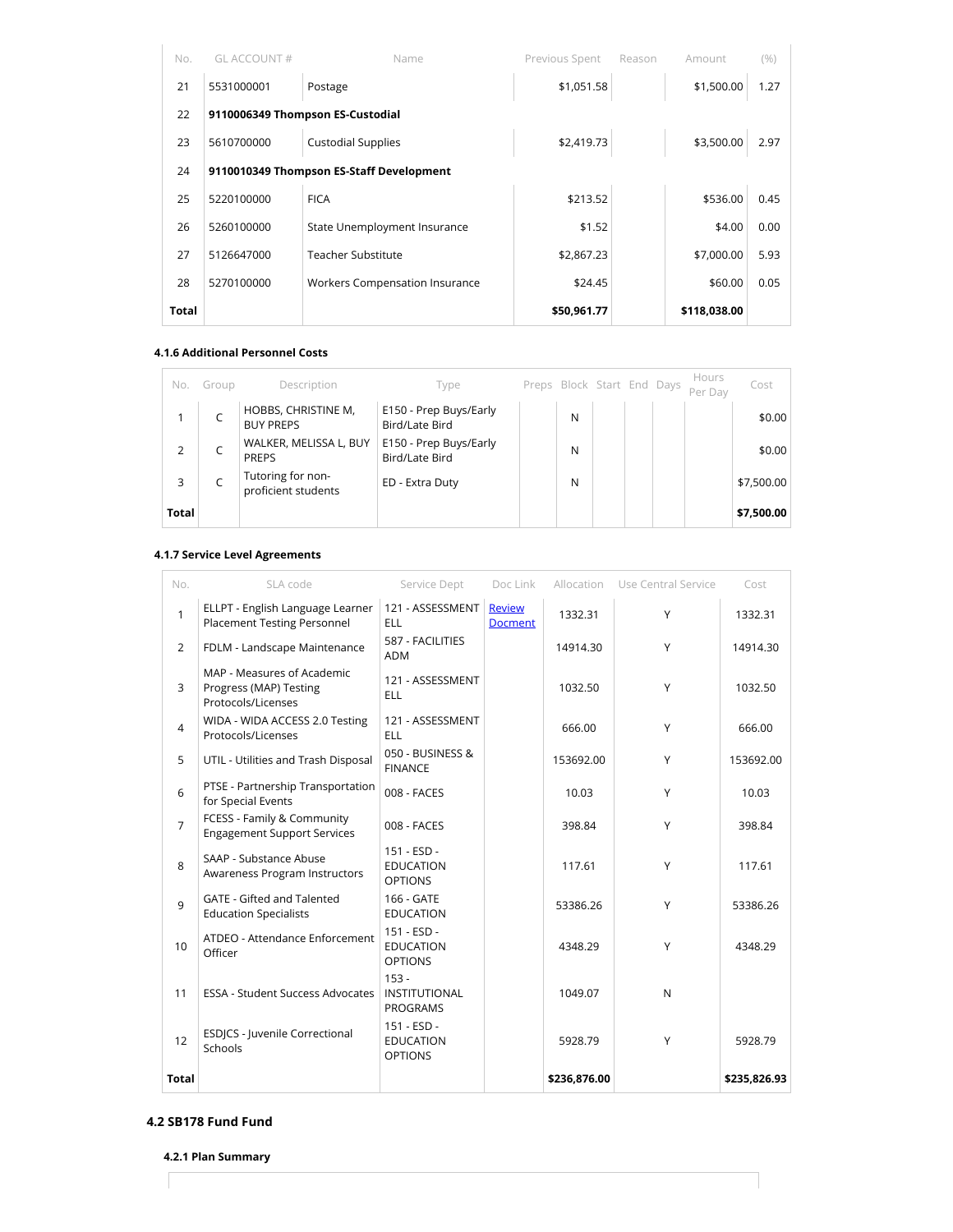| No.            | Category                    | FTE. | FTE (%) | Cost        | Cost(%) |
|----------------|-----------------------------|------|---------|-------------|---------|
| $\mathbf{1}$   | Administrator               | 0.00 |         | \$0.00      |         |
| 2              | Licensed                    | 0.00 |         | \$0.00      |         |
| 3              | Support Staff               |      |         | \$0.00      |         |
| $\overline{4}$ | <b>Additional Personnel</b> |      |         | \$28,600.00 | 36.11   |
| 5              | Supply and Services         |      |         | \$50,600.00 | 63.89   |
| 6              | <b>Total</b>                |      |         | \$79,200.00 | 100.0   |
| 7              | Evidence A (>=90%)          |      |         | \$77,700.00 | 98.11   |
| 8              | Evidence B $(\leq=10\%)$    |      |         | \$1,500.00  | 1.89    |

#### **4.2.2 Administrative Staffing**

|       |  | No. Group Position Employee Name Shared Pay Grade Month Planned (FTE) Hours FUND % Costs |  |                  |  |  |
|-------|--|------------------------------------------------------------------------------------------|--|------------------|--|--|
| Total |  |                                                                                          |  | $0.0$ 0.0 \$0.00 |  |  |

#### **4.2.3 Licensed Staffing**

|       |  | No. Group Position Employee Name Shared Pay Grade Month Planned (FTE) Hours FUND % Costs |  |                  |  |  |
|-------|--|------------------------------------------------------------------------------------------|--|------------------|--|--|
| Total |  |                                                                                          |  | $0.0$ 0.0 \$0.00 |  |  |

#### **4.2.4 Support Staff Staffing**

|              |  | No. Group Position Employee Name Shared Pay Grade Month Planned (FTE) Hours FUND % Costs |  |                                                                             |  |                      |
|--------------|--|------------------------------------------------------------------------------------------|--|-----------------------------------------------------------------------------|--|----------------------|
| <b>Total</b> |  |                                                                                          |  | $\begin{array}{ c c c }\hline \text{o.o} & \text{o.o} & \hline \end{array}$ |  | $\frac{1}{2}$ \$0.00 |

#### **4.2.5 Supplies and Services**

| No.            | GL ACCOUNT#                                          | Name                              | Previous Spent | Reason                                                                                                                                           | Amount      | (9/0) |
|----------------|------------------------------------------------------|-----------------------------------|----------------|--------------------------------------------------------------------------------------------------------------------------------------------------|-------------|-------|
| 1              | 9120501349 349 NEFP Reg Inst -<br><b>THOMPSON ES</b> |                                   |                |                                                                                                                                                  |             |       |
| 2              | 5610000000                                           | General<br><b>Supplies</b>        | \$0.00         | Related expense of headphones for<br>chromebooks.                                                                                                | \$3.619.00  | 7.15  |
| 3              | 5651000000                                           | Software-<br>Supplies             | \$0.00         | Purchase one-year site license for<br>Smarty Ants, a web-based foundational<br>reading skills program for K-2 students.                          | \$2,140.00  | 4.23  |
| $\overline{4}$ | 5651000000                                           | Software-<br>Supplies             | \$0.00         | Purchase a one year site license for an<br>online universal screener/progress<br>monitoring tool for all students K-5.                           | \$3,750.00  | 7.41  |
| 5              | 5651000000                                           | Software-<br>Supplies             | \$0.00         | Expand MAP Skills to grades 4-5 to<br>provide K-5 consistency in identifying<br>and addressing student skill deficits.<br>Note: \$4 per student. | \$1,320.00  | 2.61  |
| 6              | 5650000000                                           | Technology<br>Supplies            | \$0.00         | 100 Chromebooks to allow all students<br>to adequately access the online<br>software/curriculum. 7 carts for secure<br>storage and charging.     | \$38,271.00 | 75.63 |
| 7              | 9120502349 349 NEFP Stf Dev - THOMPSON<br>ES         |                                   |                |                                                                                                                                                  |             |       |
| 8              | 5340000000                                           | Other<br>Professional<br>Services | \$0.00         | Professional development training for<br>15 teachers to be trained on the<br>implementation of Aimsweb Plus.                                     | \$1,500.00  | 2.96  |
| <b>Total</b>   |                                                      |                                   | \$0.00         |                                                                                                                                                  | \$50,600.00 |       |

#### **4.2.6 Additional Personnel Costs**

|  | No. Group | Description                                                                                                                                        |  |  |  | Type Preps Block Start End Days Hours Cost |
|--|-----------|----------------------------------------------------------------------------------------------------------------------------------------------------|--|--|--|--------------------------------------------|
|  |           | $\begin{array}{ c c c c }\n\hline\n1 & N & \text{Provide intensive intervention} \\ \hline\n\text{sevrices K-5} & & \text{otherwise}\n\end{array}$ |  |  |  | $CT  N$ $N$ $44,300.00$                    |
|  |           |                                                                                                                                                    |  |  |  |                                            |